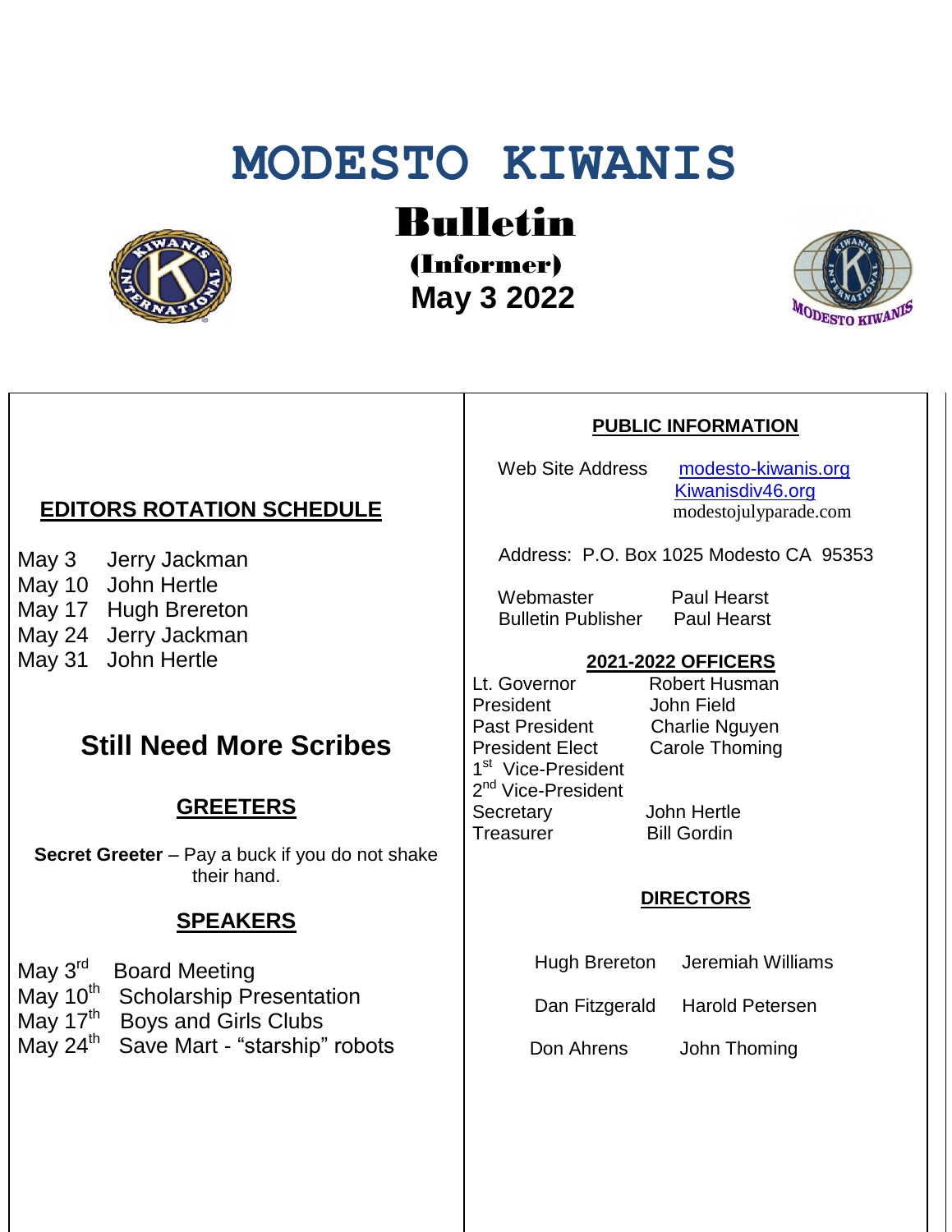**Harold Petersen** spoke first and we all joined in with the pledge of allegiance. When club president **John Field** asked **Don Ahrens** if he'd lead us in a patriotic song **Don** said "I'll try". Actually, he managed to get a tolerable variant of God Bless America out of us. That is an accomplishment. Congratulations>

**Craig Haupt** gave a brief invocation, blessing those in attendance and the many members who were not with us this week. Misters **Gordin and Brereton** slipped in late which managed to bring attendance to double digits. The two tables were surrounded by only men.

**President Field** announced that about 70 are expected for next week's meeting. It will be the annual presentation of scholarship winners. Seeing these young people is a highlight of the year. **John** also notified us of the programs scheduled for the next several weeks. The 17th will be the Boys and Girls Clubs. The 24th will be about the "starship" robots provided by Save Mart

#### **Happy and Sad "bucks":**

**Don Ahrens** had \$5 worth of happy and sad topics. He's got a cracked tooth with a considerable toothache. Ouch!. He is becoming a bionic man. His implants are rooted with bone from cadavers! Pig bone? Dog? **Don's** daughter was awarded a scholarship for dancing. She is noted for her musical talent. **Don** pretends to be worried as to whether she will make it to the end of the school year. "Three weeks until graduation" he said. She's a sharp girl.

**Bill Gordin** tossed in a buck just to be generous. Thanks, Bill. **John Hertle** told of his trials with a government surplus utility truck he bought that did not have tags. It's been an ordeal because "It wouldn't pass smog." He finally got it worked out but 11 months late. John paid big bucks (70\$) because he had a big birthday: 70 years! **Big John** is going to take his mother to a Giants game on Mother's Day. Despite the anguish it causes, **John** requested a traditional Modesto Kiwanis birthday song. No glasses shattered but uncovered eardrums were at risk. The club still has the lung capacity is not the tune.

As he recovered from belting out the song **Craig Haupt** forked over \$40. He will finally receive delivery of the low mileage Audi RDX later today. He's happy to have finished needed raking and burning at his mountain cabin. **Craig** is continuing to prep for the upcoming family wedding in Nevada